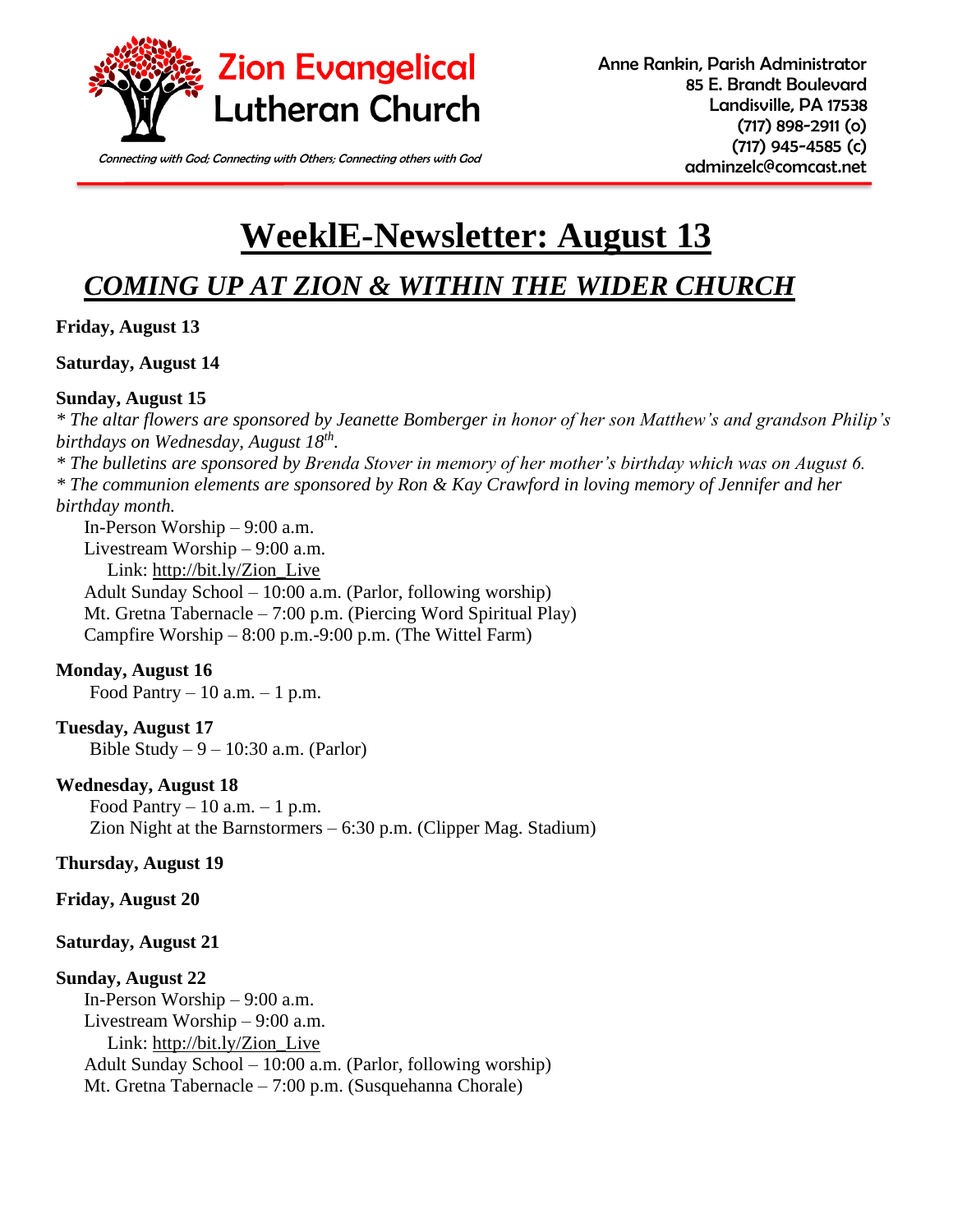# *ANNOUNCEMENTS, UPDATES, & EVENTS*

## **ZION NIGHT AT THE BARNSTORMERS: Aug. 18**

THIS COMING WEDNESDAY!! If you haven't gotten your tickets yet for the Zion Night at the Barnstormers game on August 18, beginning at 6:30 p.m., it's not too late! There are just a handful available! Tickets cost \$12.00/adult (12 and over) and \$9/child (ages 3-11) (no cost for under 3). *Do not let the cost of a ticket deter you*; *contact the church office if you need financial help to offset the cost. This is a great opportunity to come together, have fun, and enjoy a night out at the ballpark!*

**STAY TUNED**

Similar to how the baby grand piano was purchased earlier in the year to improve the quality of music in worship, a new electronic keyboard will also be purchased in the near future. This instrument will be an upgrade to the current keyboard, lending itself to a wider range of musical sounds and complementing some of the songs sung in services. Stay tuned for more information about this exciting news and the opportunity to contribute to the cost of it.

## **50+-YEAR MEMBER RECOGNITION**

Members who have been at Zion for 50 or more years will be recognized on Sunday, September 12! Come to worship and celebrate these 30+ long-time members committed to the life of the church!

## **OUTREACH PROJECT - "PERSONAL CARE KITS"**

The collection of care kit items for Lutheran World Relief will continue through September. When you have everything on the list, place your bag in the collection bin across from the mailboxes. Items needed include: lightweight bath-size towel; 8-9 oz. individually

wrapped soap; adult size toothbrush in packaging; sturdy comb; metal nail clippers. A print-out of the list of specific items required for each kit is available on the ushers' table in the Narthex and on the window ledge in the back hallway. We have soap; you may take 2 cakes from the red box (beside the bin) to include in your bag if you haven't purchased it already. We will assemble the kits on Saturday, October 2 in the morning. Contact Millie with questions: 717-897-2313.

## **LEMONADE & COOKIES**

There will be sugar cookies and lemonade after worship on Sunday in the Narthex by the mailboxes! Come and enjoy some refreshments & time of fellowship! If you would like to help with this in the future, please either sign up on the bulletin board across from the mailboxes, email the church office [\(adminzelc@comcast.net\)](mailto:adminzelc@comcast.net), or contact Millie (717-898-2313).

## **PICNIC IN THE PARK**

Picnic in the Park gathering this month will be on Thursday, August 26 at 11:30 at Rapho Township Community Park Pavilion. There is always room at the tables for more friends! Come for a while, come for a few minutes…just come and say hi! All are welcome.









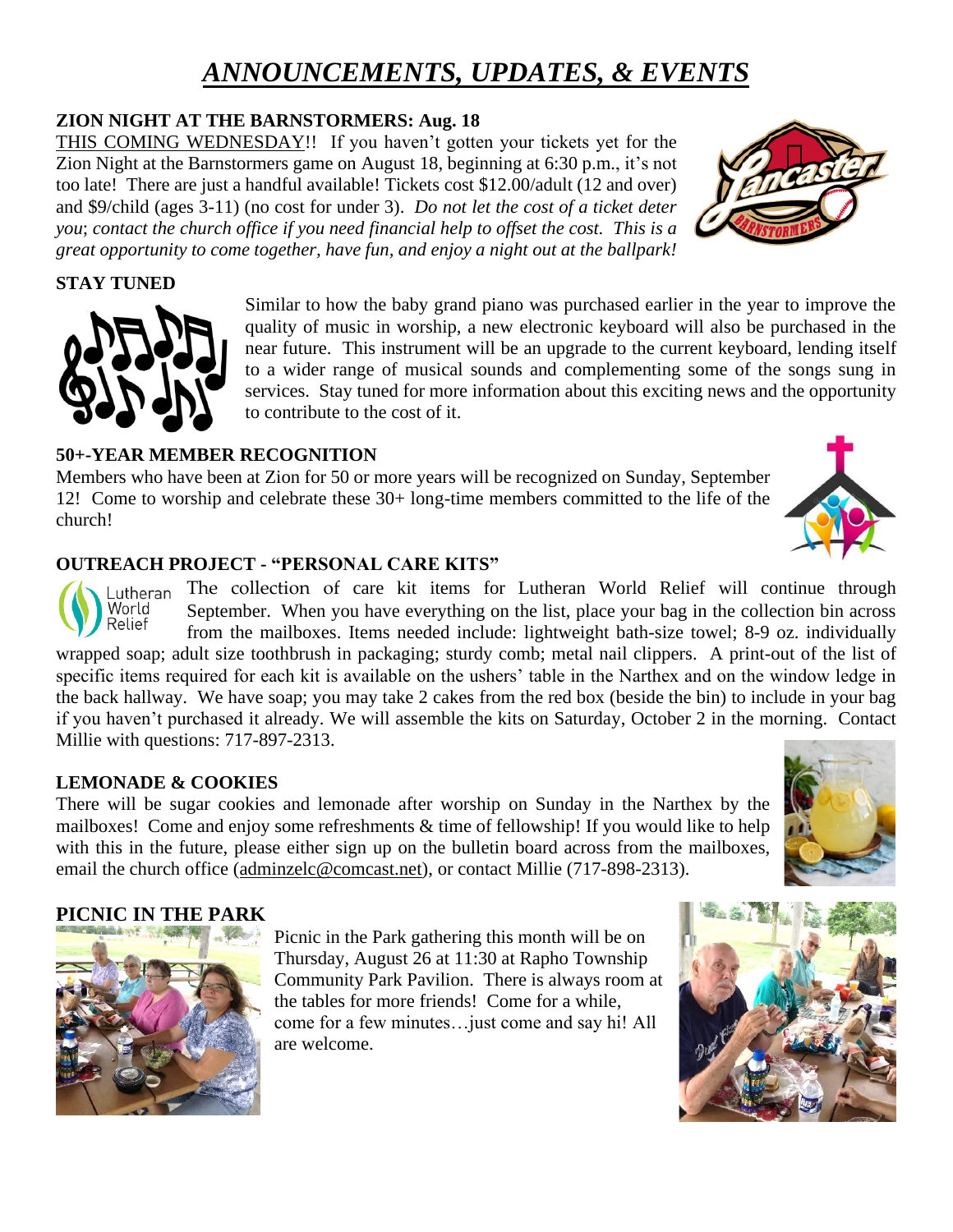## **LUTHERAN CAMPING EVENTS COMING UP** *CAMPFIRE WORSHIP*

THIS SUNDAY EVENING! August 15; 8-9 p.m. **@** The Wittel Farm [1753 Mill Rd, Elizabethtown, PA 17022]

Come to the farm in E-Town for summer Campfire worship nights. Songs, stories, s'mores.

## *THE GROWING PROJECT*

Volunteer for The Growing Project through October at The Wittel Farm! This project reclaims a portion of the acreage for farming. The crops harvested are donated to assist those in need in Lancaster County. To volunteer as an individual, or a multi-generational group, youth group or family, contact project director, Pastor Matt Lenahan at [pastormattl@dejazzd.com.](mailto:pastormattl@dejazzd.com)

## *CAPTURE THE FLAG SPECTACULAR*

October 3; 3-5:30 p.m. @ Kirchenwald [Free]

Review your camp map, paint your face, and practice your cone zone celebration dance. Invite your friends and family – of all ages! - to join you in this Capture the Flag event. Campfire worship to follow.

## **ADULT STUDY RETREAT**

October 5-7 @ Nawakwa [\$150/person] All meals (7) are included in the price and served at the Dining Hall. This mid-week retreat begins Tuesday morning and ends with lunch on Thursday. Lodging in Zinn-Tozer Lodge. Books for 2021:

- *Hillbilly Elegy: A Memoir of a Family and Culture in Crisis* – J. D. Vance
- *Appalachian Reckoning: A Region Responds to Hillbilly Elegy* – Anthony Harkins
- *At Home in the Heart of Appalachia* John O'Brien
- *What You Are Getting Wrong about Appalachia* Elizabeth Catte

## **FALL FOLIAGE DAYS**

October 24; 1-6 p.m. @ Kirchenwald and Nawakwa



Come to camp for the afternoon to enjoy fall activities, worship, and a picnic supper. This is a wonderful opportunity to meet up with old friends or introduce new folks to camp. An evening meal is included.



*For More Information About Upcoming Events & To Register, go to: https://www.lutherancamping.org/upcoming-events/*





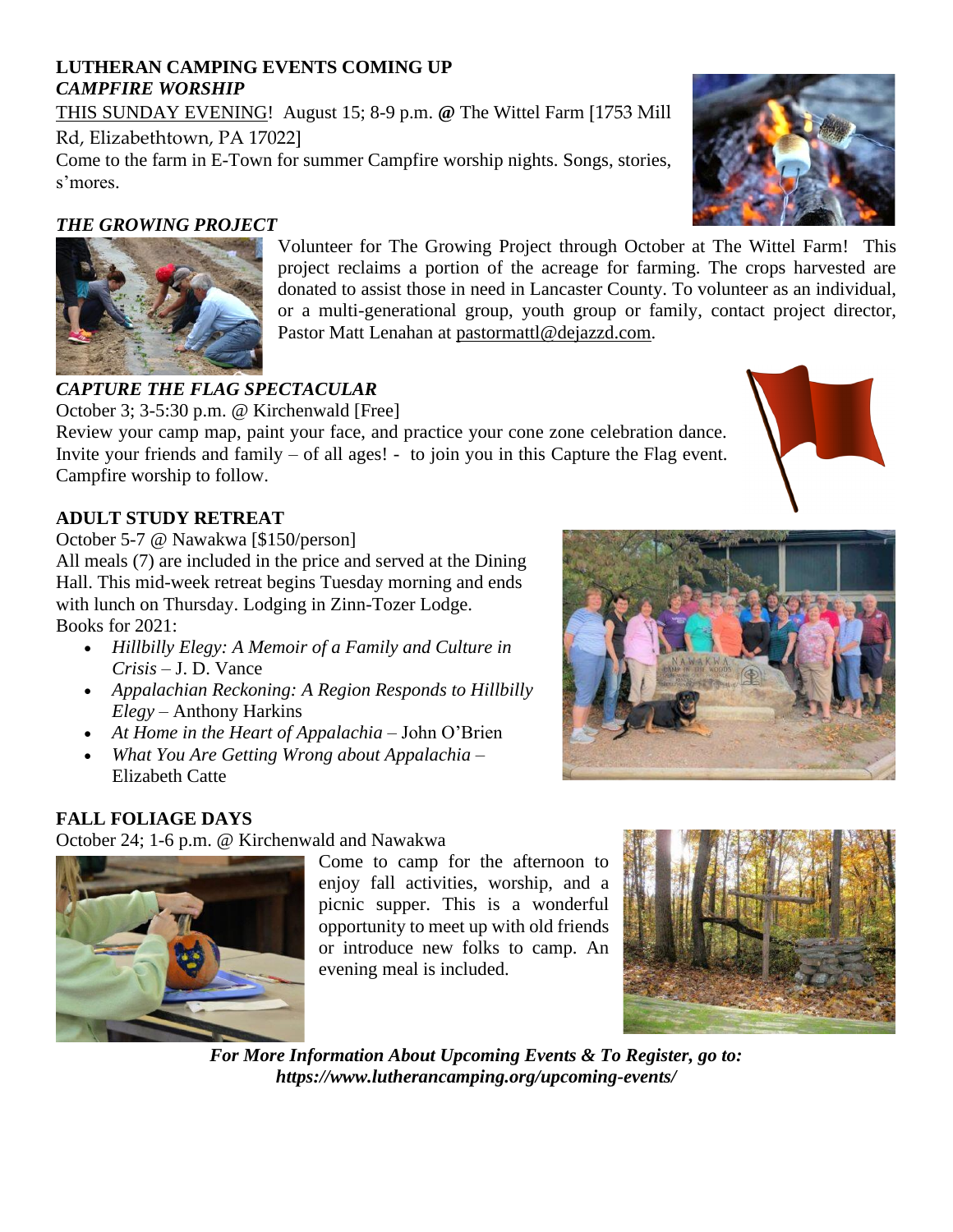## **JOYFUL NOISE COLLECTION**

Through August, Joyful Noise contributions will go to the School District of Lancaster school uniform program. This program helps to offset the cost of uniforms for students in need. Labeled buckets to place your offering is on the table in the back and in the front of the Sanctuary.



## **OUTDOOR WORSHIP**

The final summer outdoor service this season will be on Sunday, September 5 at 9:00 a.m. Worship outdoors has been a really wonderful opportunity for folks to not only be fed spiritually through the Word and music, but also through the fellowship with others while surrounded by God's beauty all around.



*Outdoor Worship: August1*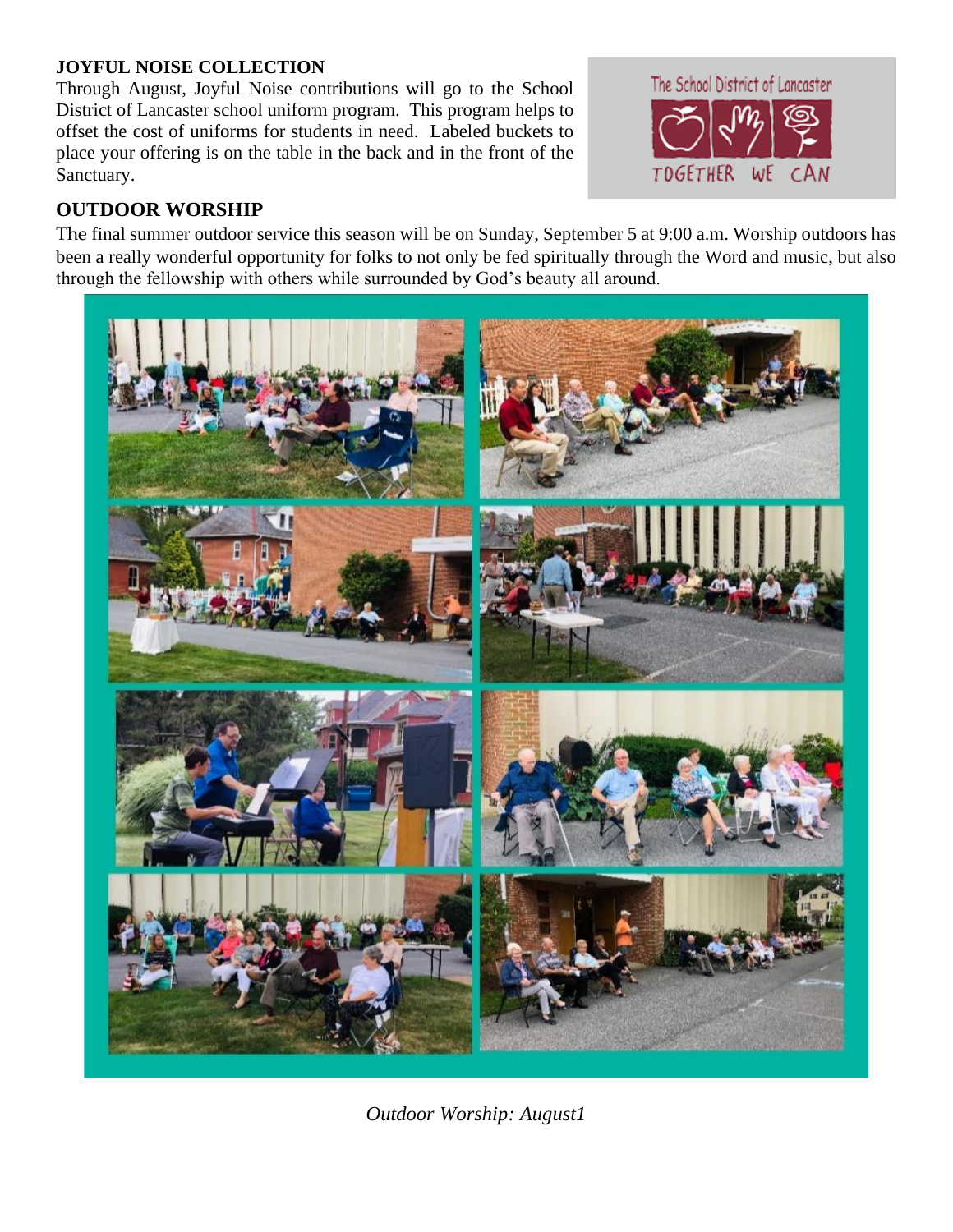## **UPCOMING EVENTS AT THE PARISH RESOURCE CENTER**



For more information, and to register, visit: https://parishresourcecenter.org/events/historic-churches-oflancaster-city/



For more information, and to register, visit: [https://parishresourcecenter.org/events/becoming-your-best-self](https://parishresourcecenter.org/events/becoming-your-best-self-introduction-to-the-enneagram/)[introduction-to-the-enneagram/](https://parishresourcecenter.org/events/becoming-your-best-self-introduction-to-the-enneagram/)



## **FAITH FORMATION AT ZION**

## • *ADULT IN-PERSON SUNDAY SCHOOL*

*This class meets each Sunday after the worship service in the parlor. There will be no class on September 5.*

## • *BIBLE STUDY*

*The adult Bible Study group meets on Tuesdays at 9:00 a.m. in the parlor. It is lectionary-based, focusing each week on the passages or theme for the upcoming Sunday.* 

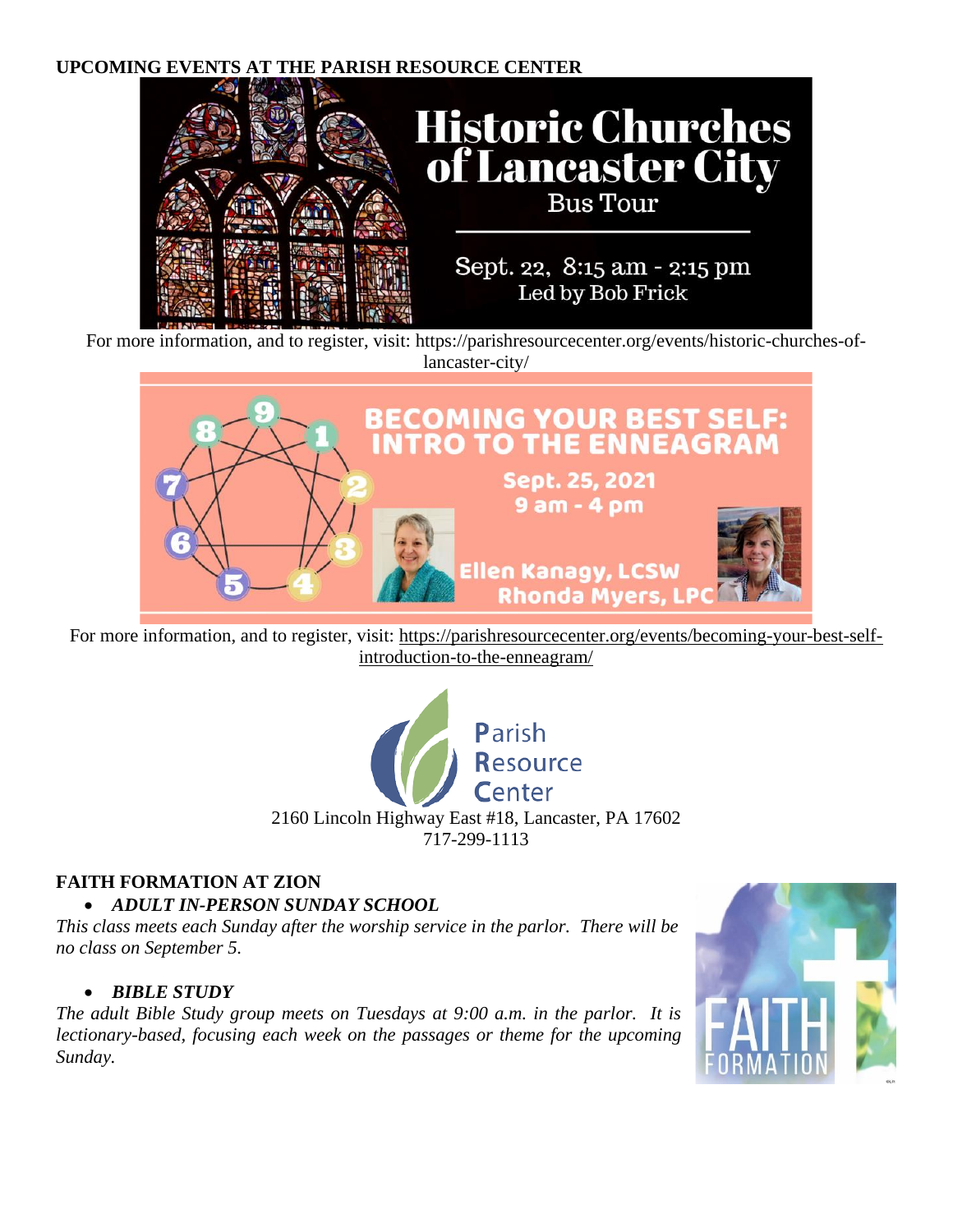## **COVID GUIDELINE RECOMMENDATION UPDATE**



In light of the rising cases of COVID, effective Sunday, August 22, the Church Council RECOMMENDS the wearing of masks in worship and during other indoor activities within the church, whether or not vaccinated. Those who are not vaccinated, please wear a mask to keep your fellow congregants as safe as possible. Church should be a loving, caring, environment, and we want to keep it that way.

## **EVENTS AT THE MT. GRETNA TABERNACLE**



(All programs begin at 7:00 p.m.)

\* **THIS SUNDAY EVENING**: Piercing Word to perform a Scriptural play - "Stewardship"

\* **Sun., Aug. 22**: Susquehanna Chorale; Directed by Linda Tedford *One of the premier choral groups in the nation makes its traditional late summer appearance.*

\* **Sun, Aug. 29** - QuintEssentially Brass *A quintet with engaging personalities and sparkling instrumental performances ends another summer season.*

**SUNDAY MORNING WORSHIP AT THE TABERNACLE: Thru August \* Every Sunday @ 10 a.m***.* 

Led by the Mt. Gretna United Methodist Church - Rev. Michael Remel, Pastor.

# *PRAYER LIST FOR HEALING*

Shirley Cates Doug Grow Marvin Ruch Kate Donnan Barbara Williams Dave Wise Don Heartter Joe Adams Judie Ingersoll Bill Grove Kay Crawford Holly Hoover Rick Long Sam King Janet & Harry Musselman Pastor JMe Lowden Bobbi (Friend of a member) William Hartman (Father of Deb Grube) Meghan Frey (Friend of the congregation) Homer Dietz (Brother-in-law of Harry Musselman)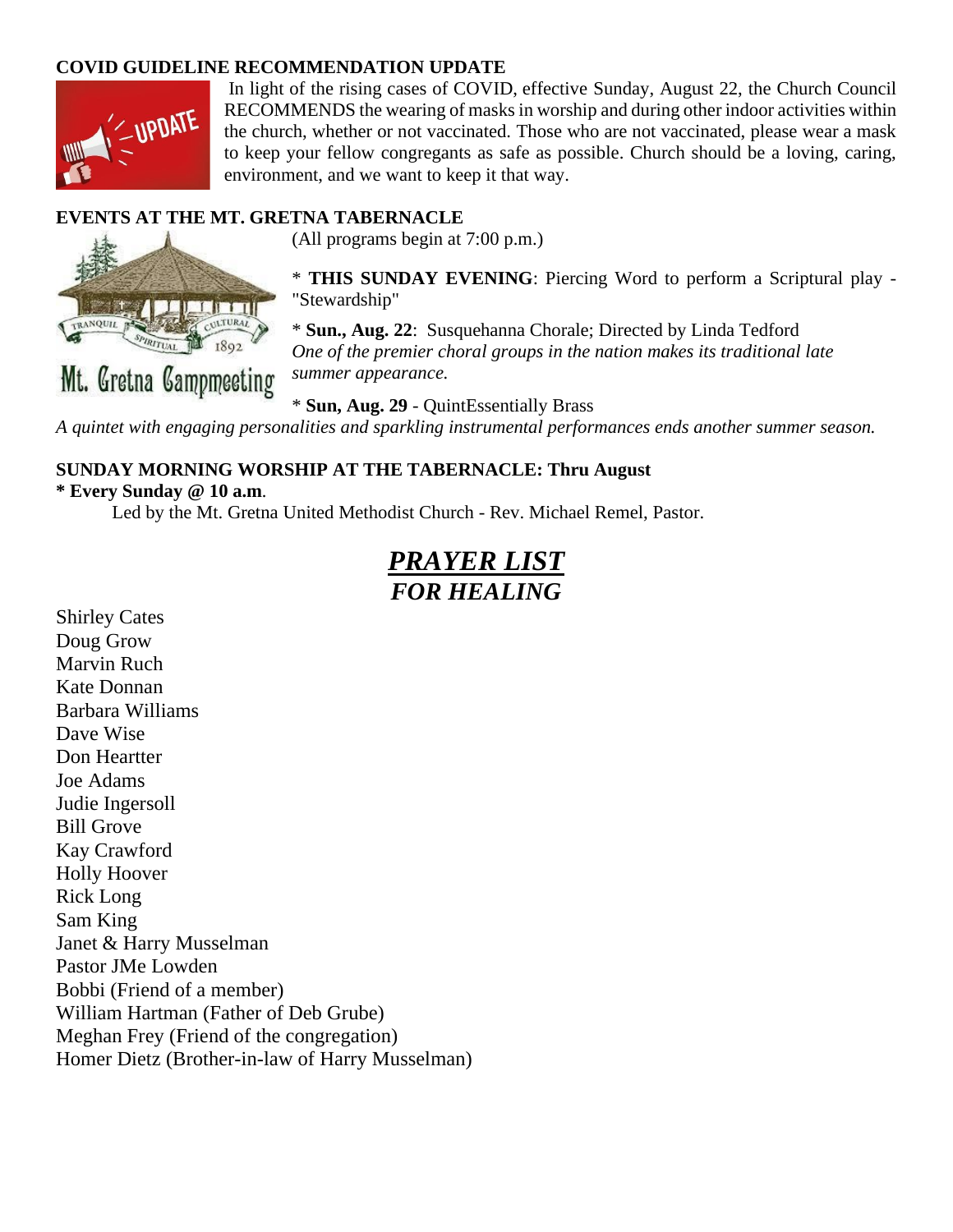Ron Sahd (Friend of Dave Wise) Loma Slike (Mother of Sue Wise) Mike LaFata (Son-in-law of Bill & Julia Grove)

## *FOR COMFORT, PEACE, STRENGTH, & SAFETY*

Thelma Pearson Lucy Davis Betty Stoner Arlene Miller Deb McCartney Bette Geibel Richard & Marilyn Heim George Potts Jess, Matt, & Grant Barcaro Jim, Kim, & Cory Paternoster Jay V. Smith Ed & Dotty Sites (Parents of Cathy Benedict) Brenda Alimo (Zion's Sponsored Child) Arlene Wise (Sister-in-law of Dave Wise) Vaun Hile (Father of Lynda Sherwood) Jennifer Kready (Daughter of Dave & Donna Dumeyer)

## *FOR PROTECTION FOR MILITARY & FIRST RESPONDERS*

Evan Benedict Christopher Wright Chris Andrew Thom Whitesel Ryan Stitzel Doug Kautter Justin Gorlaski Tyler Duke (Great Grandson of Jan Reeves) Jared Shiner (Grandson of Diane Gerlach) Corey Landis (Nephew of Jesse & Pat Landis) David Adams (Son-in-law of John & Kathleen Hay, and husband of Liz)

# *IN CELEBRATION*

## **HAPPY BIRTHDAY!**

10 – Mary Jane Unger  $11<sup>th</sup>$  – Erica Kearon  $13<sup>th</sup>$  – Dave Albin, Joe Hindes  $14<sup>th</sup>$  – Ian Flood, Bette Geibel